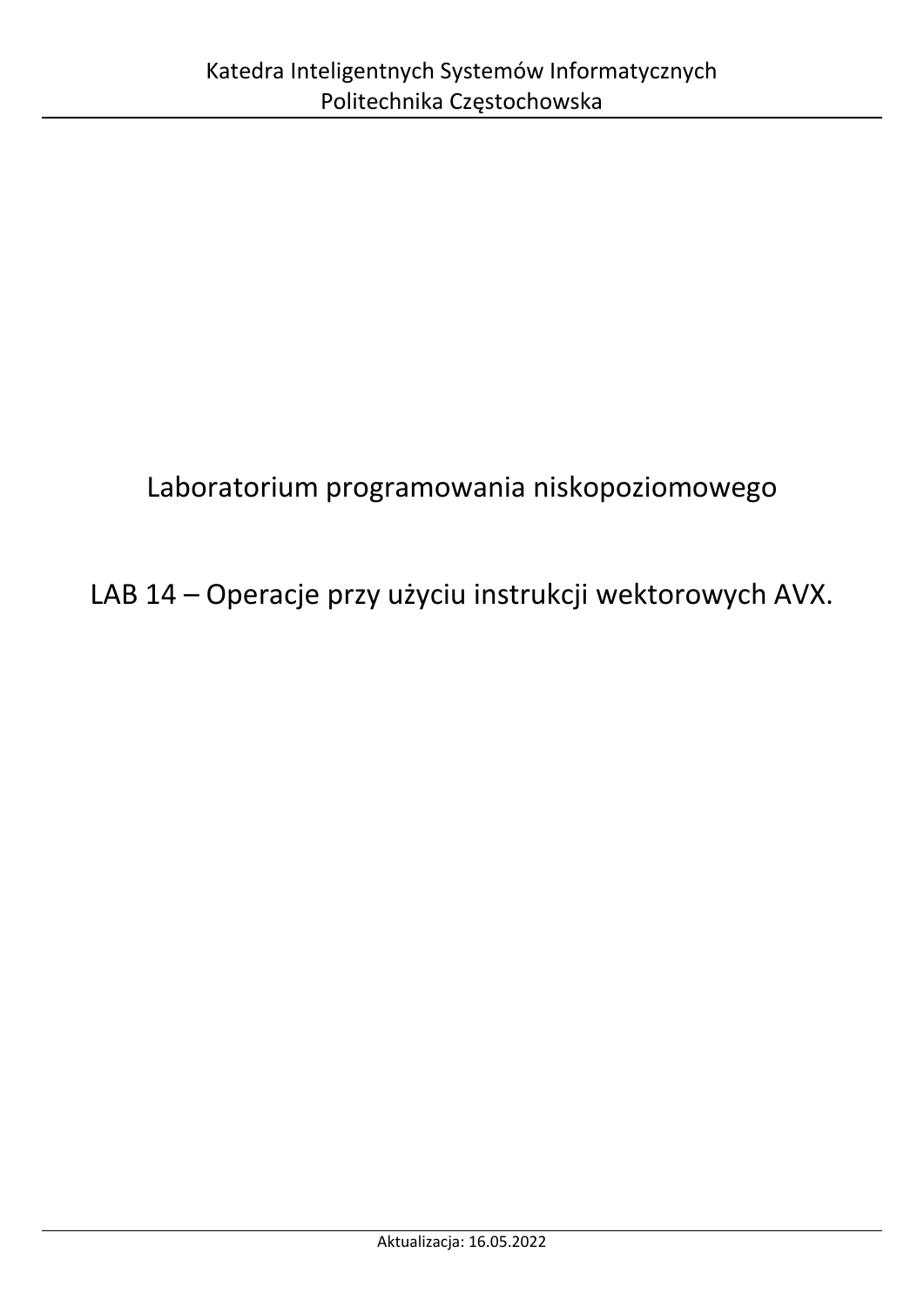#### **O P I S**

Forma zajęć: przykładowe zadania do analizy

Student na zajęciach powinien:

- A. przekopiować kod i ewentualnie uzupełnić go odpowiednimi otoczkami C++
- B. opowiedzieć co się dzieje w kodzie i jak go rozumie
- C. odpowiedzieć na pytania prowadzącego zajęcia

#### **WIELOMIANY**

**Zadanie 1:** obliczanie wielomianu postaci:  $ax^3 + bx^2 + cx + d$  dla wartości typu double

```
double wielomian_v0(double a, double b, double c, double d, double x)
{
    return a*x*x*x + b*x*x + c*x + d;
}
double wielomian_v1(double a, double b, double c, double d, double x)
{
    double wynik = 0;
     __asm
    {
        vmovsd xmm0, a;
       vmovsd xmm1, b;
       vmovsd xmm2, c;
       vmovsd xmm3, d;
       vmovsd xmm4, x;
       vmulsd xmm0, xmm0, xmm4; ax
       vmulsd xmm2, xmm2, xmm4; cx
       vmulsd xmm4, xmm4, xmm4; xx
 vmulsd xmm0, xmm0, xmm4; axxx
 vaddsd xmm0, xmm0, xmm3; axxx + d
 vmulsd xmm1, xmm1, xmm4; bxx
 vaddsd xmm0, xmm0, xmm2; axxx + cx + d
 vaddsd xmm0, xmm0, xmm1; axxx + bxx + cx + d
 vmovsd wynik, xmm0;
    }
    return wynik;
}
double wielomian_v2(double a, double b, double c, double d, double x)
{
    double wynik = 0;
      __asm
    {
 vmovsd xmm0, a;
 vmovsd xmm1, b;
 vmovsd xmm2, c;
 vmovsd xmm3, d;
 vmovsd xmm4, x;
 vmulsd xmm0, xmm0, xmm4; ax
       vfmadd231sd xmm3, xmm2, xmm4; cx + d
       vmulsd xmm4, xmm4, xmm4; xx
        vfmadd132sd xmm0, xmm3, xmm4; axxx + cx + d
```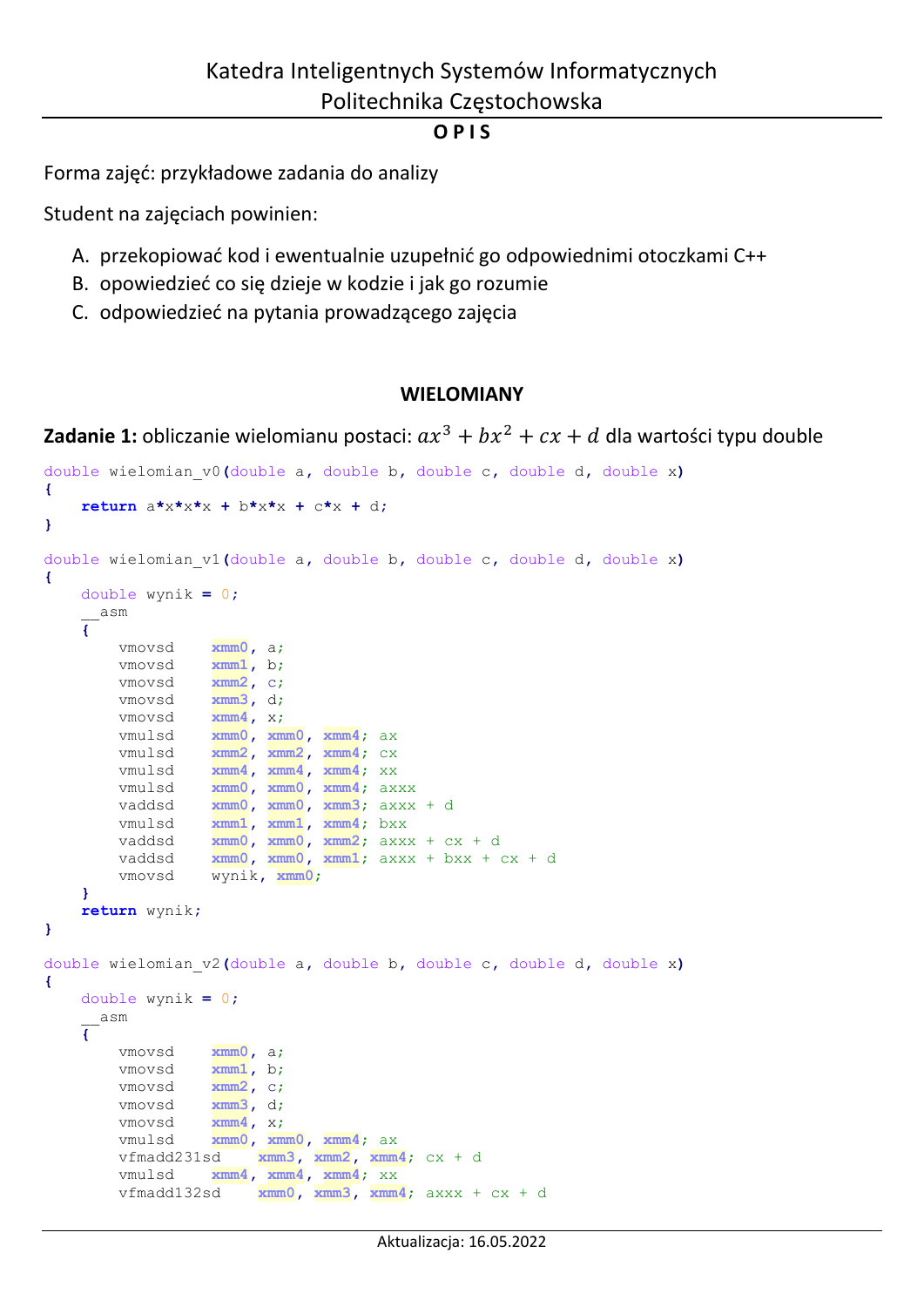```
 vfmadd231sd xmm0, xmm1, xmm4; axxx + bxx + cx + d
        vmovsd wynik, xmm0;
    }
    return wynik;
}
double wielomian_v3(double a, double b, double c, double d, double x)
{
    double wynik = 0;
      __asm
    {
        vmovsd xmm0, a;
 vmovsd xmm1, b;
 vmovsd xmm2, c;
 vmovsd xmm3, d;
 vmovsd xmm4, x;
 vfmadd132sd xmm0, xmm1, xmm4; ax + b
 vfmadd231sd xmm3, xmm2, xmm4; cx + d
        vmulsd xmm4, xmm4, xmm4; xx
        vfmadd132sd xmm0, xmm3, xmm4; (ax + b)xx + cx + d
        vmovsd wynik, xmm0;
    }
    return wynik;
}
double wielomian_v4(double a, double b, double c, double d, double x)
{
    double wynik = 0;
      __asm
    {
        vmovsd xmm0, x;
        vmovsd xmm1, a;
        vmovsd xmm2, b;
 vmovsd xmm3, c;
 vmovsd xmm4, d;
 vfmadd213sd xmm1, xmm0, xmm2; ax + b
 vfmadd213sd xmm3, xmm0, xmm4; cx + d
        vmulsd xmm0, xmm0, xmm0; xx
       vfmadd213sd xmm0, xmm1, xmm3; (ax + b)xx + cx + d
       vmovsd wynik, xmm0;
    }
    return wynik;
}
double wielomian_v5(double a, double b, double c, double d, double x)
{
    double wynik = 0;
     __asm
    {
        vmovsd xmm0, x;
        vmovsd xmm1, a;
        vmovsd xmm2, b;
        vmovsd xmm3, c;
        vmovsd xmm4, d;
        vfmadd213sd xmm1, xmm0, xmm2; ax + b
 vfmadd213sd xmm1, xmm0, xmm3; (ax + b)x + c
 vfmadd213sd xmm0, xmm1, xmm4; ((ax + b)x + c)c + d
        vmovsd wynik, xmm0;
    }
    return wynik;
}
```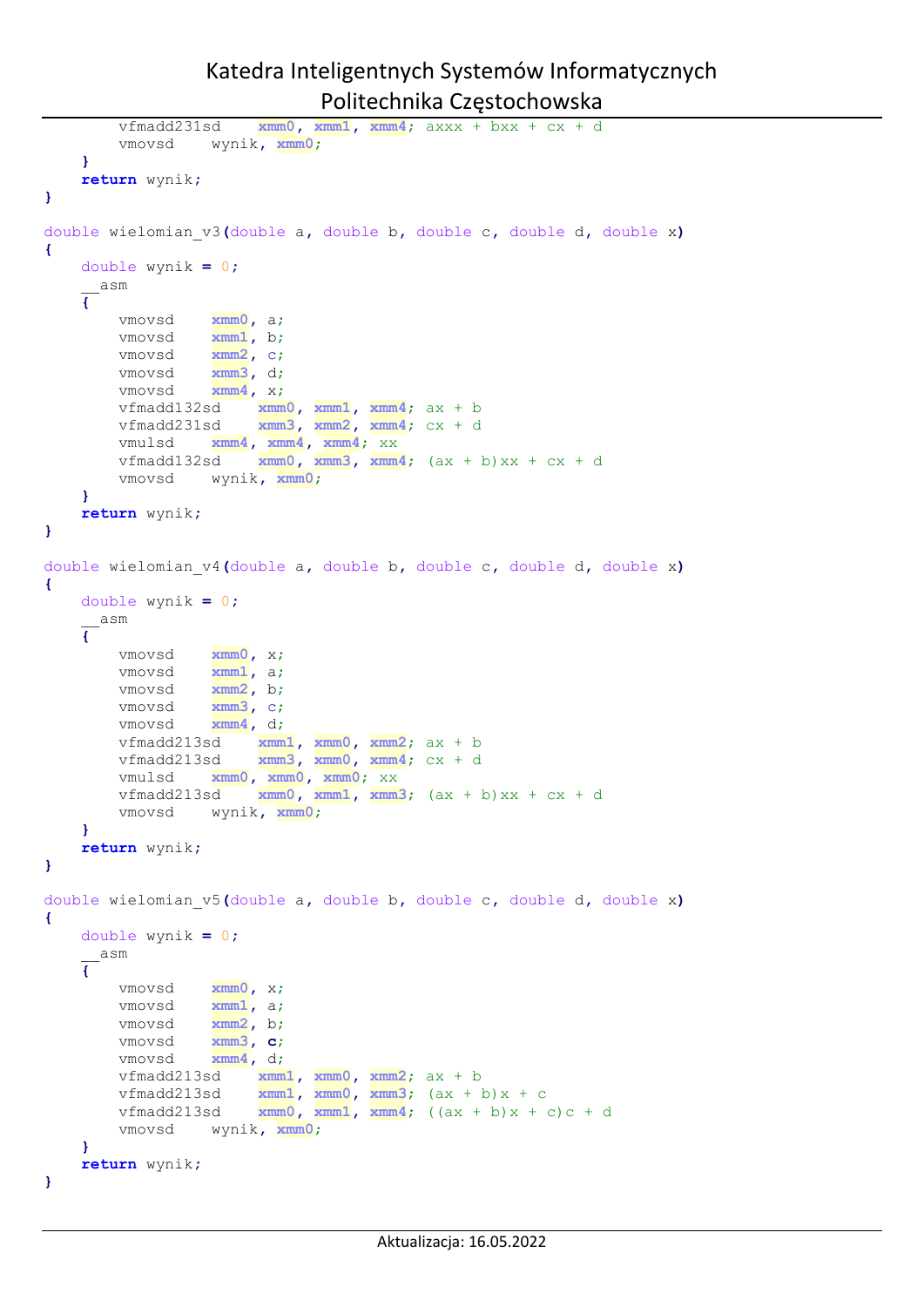#### **TRANSPONOWANIE**

**Zadanie 2:** Transponowanie macierzy dynamicznej o rozmiarze 4 x 4 elementy DOUBLE/INT6 w systemie x84

```
void Transponuj4x4(double **tab)
{
      __asm
     {
     // ; transponuje macierz tab o domyślnym rozmiarze 4x4
     // ; elementy qword lub double/INT64 lub zespolone single
             push esi;
             mov esi, tab
             mov eax, [esi]
             mov ecx, [esi + 8]
             mov edx, [esi + 12]
             mov esi, [esi + 4]
             vmovdqu ymm0, ymmword ptr[eax]
             vmovdqu ymm1, ymmword ptr[ecx]
             vperm2i128 ymm2, ymm0, ymm1, 20h
             vperm2i128 ymm4, ymm0, ymm1, 31h
             vmovdqu ymm0, ymmword ptr[eesi]
             vmovdqu ymm1, ymmword ptr[edx]
             vperm2i128 ymm3, ymm0, ymm1, 20h
             vperm2i128 ymm5, ymm0, ymm1, 31h
             vpunpcklqdq ymm0, ymm2, ymm3
             vpunpckhqdq ymm1, ymm2, ymm3
             vpunpcklqdq ymm2, ymm4, ymm5
             vpunpckhqdq ymm3, ymm4, ymm5
             vmovdqu ymmword ptr[eax], ymm0
             vmovdqu ymmword ptr[eesi], ymm1
             vmovdqu ymmword ptr[ecx], ymm2
             vmovdqu ymmword ptr[edx], ymm3
             pop esi;
     }
}
```
**Zadanie 3:** Transponowanie macierzy dynamicznej o rozmiarze 8 x 8 elementy FLOAT/INT w systemie x64

```
MTD8x8 proc uses rbx
local y8:ymmword,y9:ymmword,y10:ymmword,y11:ymmword
;transponuje macierz dynamiczną tab 8x8
;elementy dword lub single (int/float)
    vmovdqu y8, ymm8
     vmovdqu y9, ymm9
     vmovdqu y10, ymm10
```
vmovdqu y11**,** ymm11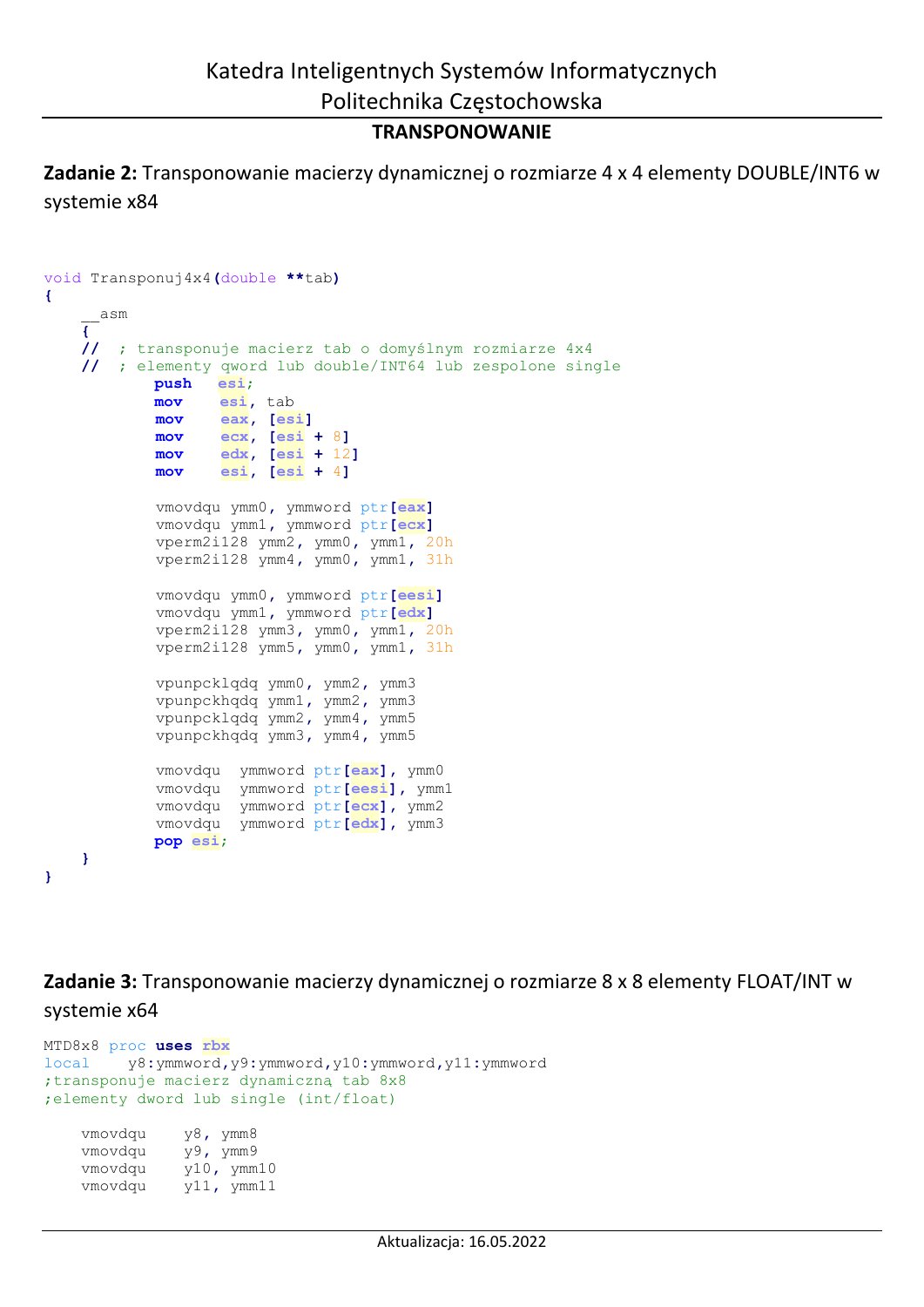```
 mov r8,[rcx+32]
    mov r9,[rcx+40]
    mov r10,[rcx+48]
    mov r11,[rcx+56]
    mov rax,[rcx]
    mov rbx,[rcx+8]
     mov rdx,[rcx+24]
     mov rcx,[rcx+16]
     vmovdqu ymm0, ymmword ptr[rax]
     vmovdqu ymm1, ymmword ptr[r8]
     vperm2i128 ymm2, ymm0, ymm1, 20h
     vperm2i128 ymm8, ymm0, ymm1, 31h
     vmovdqu ymm0, ymmword ptr[rbx]
     vmovdqu ymm1, ymmword ptr[r9]
     vperm2i128 ymm3, ymm0, ymm1, 20h
     vperm2i128 ymm9, ymm0, ymm1, 31h
     vmovdqu ymm0, ymmword ptr[rcx]
     vmovdqu ymm1, ymmword ptr[r10]
     vperm2i128 ymm4, ymm0, ymm1, 20h
     vperm2i128 ymm10, ymm0, ymm1, 31h
     vmovdqu ymm0, ymmword ptr[rdx]
     vmovdqu ymm1, ymmword ptr[r11]
     vperm2i128 ymm5, ymm0, ymm1, 20h
     vperm2i128 ymm11, ymm0, ymm1, 31h
; »»»»»»»»»»»»»»»»»»»»»»»»»»»»»»»»»»»»»»»»»»»»»»»»»»»»»»»»»»»»»»»»»»»»»»»»»
     vpunpcklqdq ymm0, ymm2, ymm4
     vpunpcklqdq ymm1, ymm3, ymm5
     vpunpckhqdq ymm2, ymm2, ymm4
     vpunpckhqdq ymm3, ymm3, ymm5
     vpunpcklqdq ymm4, ymm8, ymm10
     vpunpcklqdq ymm5, ymm9, ymm11
     vpunpckhqdq ymm8, ymm8, ymm10
     vpunpckhqdq ymm9, ymm9, ymm11
; »»»»»»»»»»»»»»»»»»»»»»»»»»»»»»»»»»»»»»»»»»»»»»»»»»»»»»»»»»»»»»»»»»»»»»»»»
     vpunpckldq ymm10, ymm8, ymm9
     vpunpckhdq ymm11, ymm8, ymm9
     vpunpckldq ymm8, ymm4, ymm5
     vpunpckhdq ymm9, ymm4, ymm5
     vpunpckldq ymm4, ymm2, ymm3
     vpunpckhdq ymm5, ymm2, ymm3
     vpunpckldq ymm2, ymm0, ymm1
     vpunpckhdq ymm3, ymm0, ymm1
     vpunpcklqdq ymm0, ymm2, ymm3
     vpunpckhqdq ymm1, ymm2, ymm3
     vpunpcklqdq ymm2, ymm4, ymm5
     vpunpckhqdq ymm3, ymm4, ymm5
     vpunpcklqdq ymm4, ymm8, ymm9
     vpunpckhqdq ymm5, ymm8, ymm9
     vpunpcklqdq ymm8, ymm10, ymm11
     vpunpckhqdq ymm9, ymm10, ymm11
```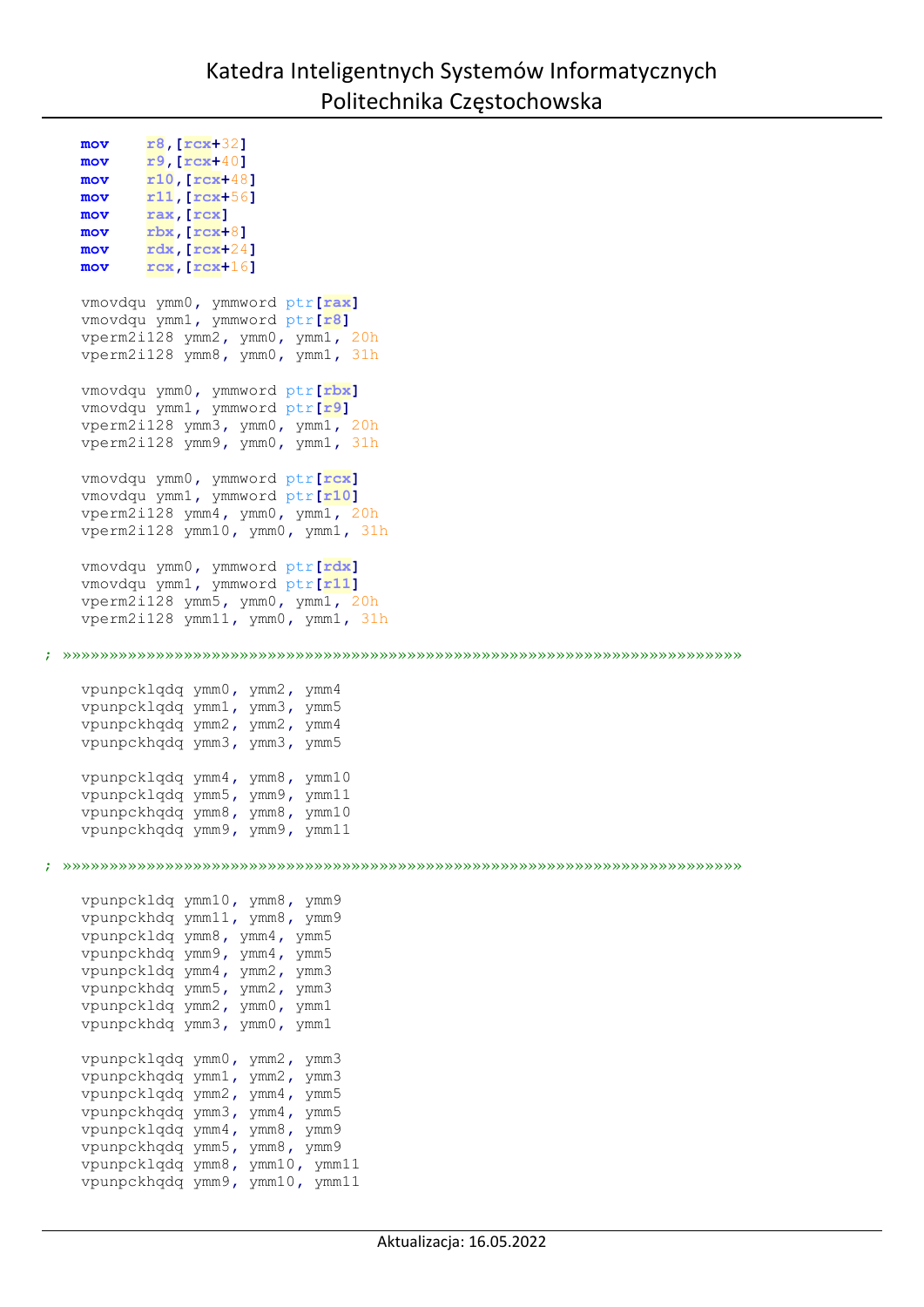vmovdqu ymmword ptr**[rax],** ymm0 vmovdqu ymmword ptr**[rbx],** ymm1 vmovdqu ymmword ptr**[rcx],** ymm2 vmovdqu ymmword ptr**[rdx],** ymm3 vmovdqu ymmword ptr**[r8],** ymm4 vmovdqu ymmword ptr**[r9],** ymm5 vmovdqu ymmword ptr**[r10],** ymm8 vmovdqu ymmword ptr**[r11],** ymm9 vmovdqu ymm8**,** y8 vmovdqu ymm9**,** y9 vmovdqu ymm10**,** y10 vmovdqu ymm11**,** y11 **ret** MTD8x8 endp

#### **ILOCZYN SKALARNY**

**Zadanie 3:** Iloczyn skalarny dwóch wektorów typu DOUBLE o długości N

```
double iloczynVektor(double* tab1, double *tab2, int n)
{
     double sum = 0;
    double zerod = 0;
     __asm {
            push esi
             push edi
             vbroadcastsd ymm0, zerod; 
             mov ecx, n;
             mov esi, tab1; 
             mov edi, tab2; 
             shl ecx, 3
             p2: 
             sub ecx, 32
             vmovupd ymm1, ymmword ptr[esi + ecx]
            vmulpd ymm1, ymm1, ymmword ptr[edi + ecx]
             vaddpd ymm0, ymm0, ymm1
             jnz p2
             vperm2f128 ymm1, ymm0, ymm0, 1; lo 1 : = hi 0
             vaddpd ymm0, ymm0, ymm1
             vpermilpd ymm1, ymm0, 1
             vaddpd ymm0, ymm0, ymm1
             vmovsd sum, xmm0;
             pop edi
             pop esi
     }
     return sum;
}
```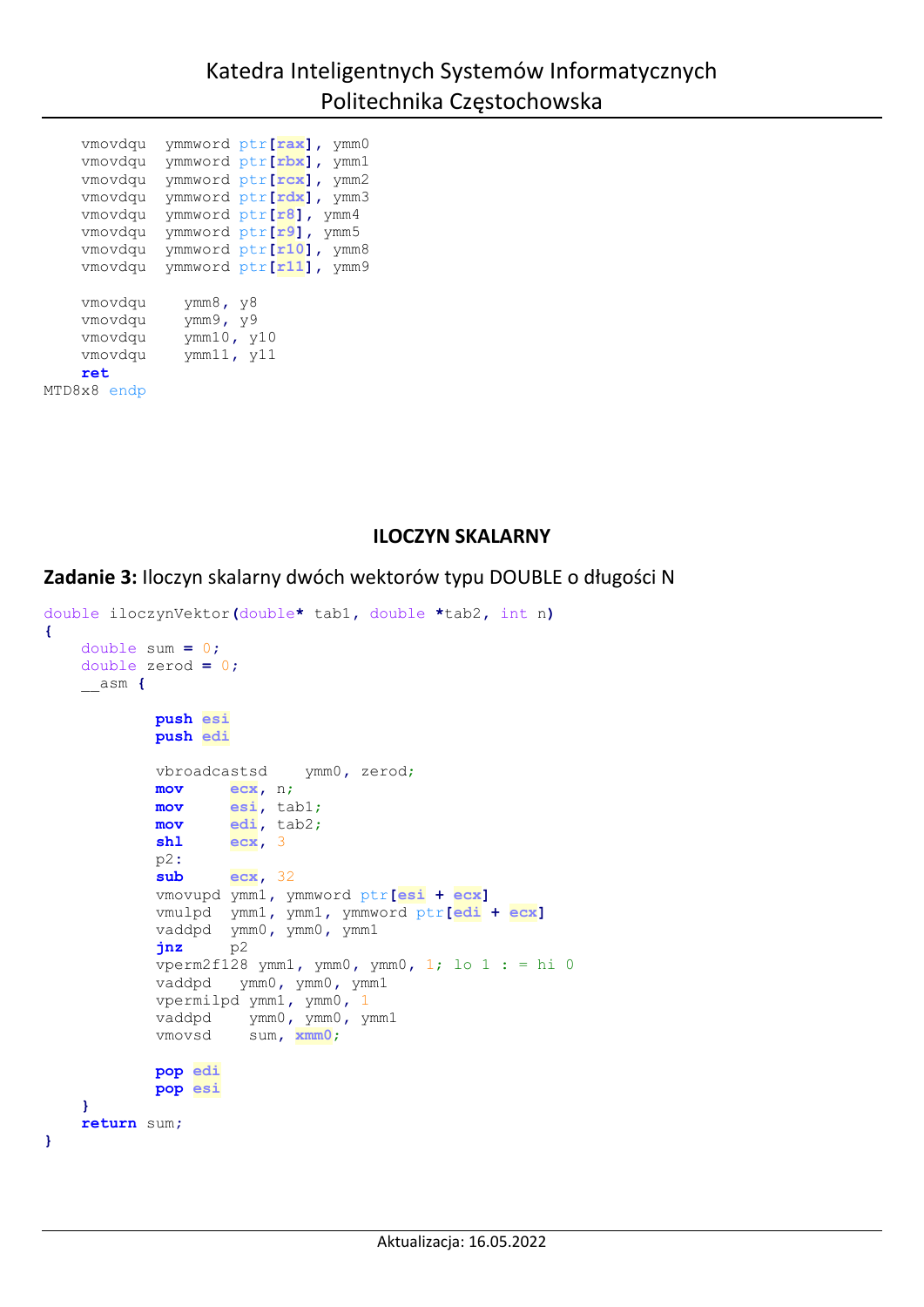```
double iloczynVektor2(double* tab1, double *tab2, int n)
{
    double sum = 0;
    double zerod = 0.0;
    __asm {
            push esi
            push edi
            vbroadcastsd ymm0, zerod;
            vmovupd ymm2, ymm0
            vmovupd ymm4, ymm0
            vmovupd ymm6, ymm0
            mov ecx, n; 
            mov esi, tab1; 
            mov edi, tab2; 
            shl ecx, 3
            p1: 
            sub ecx, 128
            vmovupd ymm7, ymmword ptr[esi + ecx]
            vmovupd ymm1, ymmword ptr[edi + ecx]
            vmulpd ymm7, ymm7, ymm1
            vaddpd ymm6, ymm6, ymm7
            vmovupd ymm5, ymmword ptr[esi + ecx + 32]
            vmovupd ymm1, ymmword ptr[edi + ecx + 32]
            vmulpd ymm5, ymm5, ymm1
            vaddpd ymm4, ymm4, ymm5
            vmovupd ymm3, ymmword ptr[esi + ecx + 64]
            vmovupd ymm1, ymmword ptr[edi + ecx + 64]
            vmulpd ymm3, ymm3, ymm1
            vaddpd ymm2, ymm2, ymm3
            vmovupd ymm1, ymmword ptr[esi + ecx + 96]
            vmovupd ymm7, ymmword ptr[edi + ecx + 96]
            vmulpd ymm1, ymm1, ymm7
            vaddpd ymm0, ymm0, ymm1
 jnz p1
 vaddpd ymm0, ymm0, ymm2
 vaddpd ymm4, ymm4, ymm6
 vaddpd ymm0, ymm0, ymm4
            vperm2f128 ymm1, ymm0, ymm0, 1; lo 1 : = hi 0
            vaddpd ymm0, ymm0, ymm1
            vpermilpd ymm1, ymm0, 1
            vaddpd ymm0, ymm0, ymm1
            vmovsd sum, xmm0
            pop edi
            pop esi
 }
    return sum;
```

```
}
```